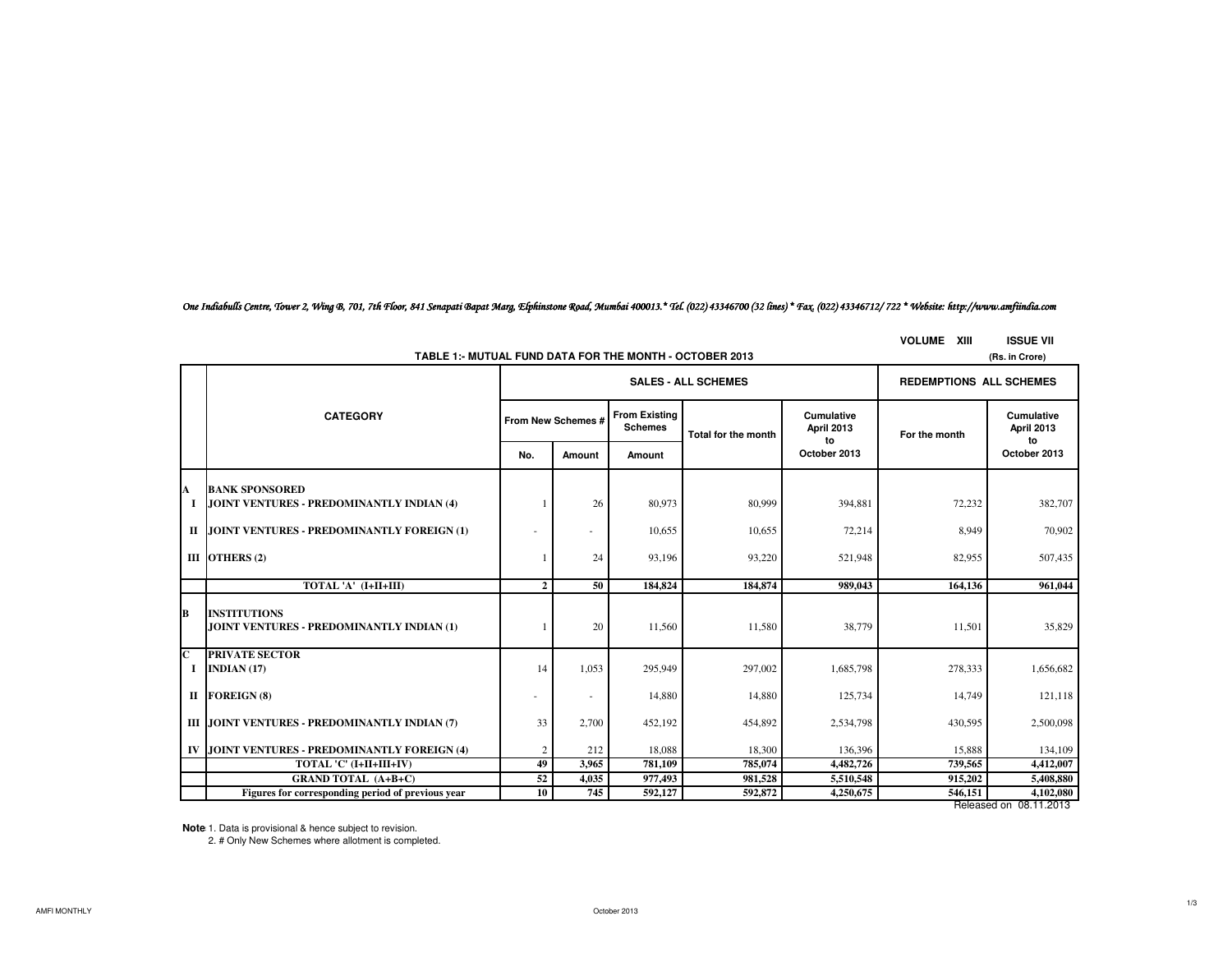# **TABLE 2:- SALES DURING THE MONTH OF OCTOBER 2013 - TYPE AND CATEGORY WISE 2.1 \*NEW SCHEMES LAUNCHED (ALLOTMENT COMPLETED)**

(Rs. in Crore)

|                                | Open End             |        | <b>Close End</b>         |        | <b>Interval Fund</b> |        | <b>TOTAL</b>         |        |
|--------------------------------|----------------------|--------|--------------------------|--------|----------------------|--------|----------------------|--------|
|                                | <b>No.of Schemes</b> | Amount | <b>No.of Schemes</b>     | Amount | <b>No.of Schemes</b> | Amount | <b>No.of Schemes</b> | Amount |
| <b>INCOME</b>                  |                      |        | 48                       | 3,563  |                      | 472    | 52                   | 4,035  |
| <b>EQUITY</b>                  |                      |        |                          |        |                      |        |                      |        |
| <b>BALANCED</b>                |                      |        |                          |        |                      |        |                      |        |
| <b>LIQUID/MONEY MARKET</b>     |                      |        |                          |        |                      |        |                      |        |
| <b>GILT</b>                    |                      |        |                          |        |                      |        |                      |        |
| <b>ELSS - EQUITY</b>           |                      |        |                          |        |                      |        |                      |        |
| <b>GOLD ETF</b>                |                      |        | -                        |        |                      |        |                      |        |
| <b>OTHER ETFS</b>              |                      |        |                          |        |                      |        |                      |        |
| <b>FUND OF FUNDS INVESTING</b> |                      |        |                          |        |                      |        |                      |        |
| <b>OVERSEAS</b>                |                      |        | $\overline{\phantom{a}}$ |        | ۰                    |        |                      |        |
| <b>TOTAL</b>                   |                      |        | 48                       | 3,563  |                      | 472    | 52                   | 4,035  |

#### **\*NEW SCHEMES LAUNCHED :**

| <b>ICLOSE END INCOME :</b> | Axis Fixed Term Plan - Series 41 (546 days) and Series 42 (552 days), Birla Sun Life Fixed Term Plan - Series ID (1094 days), Series IH (368 days), Series II (367 days),<br>Series IJ (91 days), Series IL (368 days), Series IO (368 days), Series IP (980 days) and Series IT (367 days), BOI AXA Fixed Maturity Plan Series 8, DSP BlackRock<br>Dual Advantage Fund - Series 18 - 34M, DWS Fixed Maturity Plan Series 38 and Series 39, HDFC CPO -I-36M September 2013 - Series I, HDFC FMP 370D October<br>2013 (1) - Series 28, October 2013 (2) - Series 28, October 2013 (3) - Series 28, October 2013 (4) - Series 28 and October 2013 (5) - Series 28, 372D October 2013 (1) -<br>Series 28, 572D October 2013 (1) - Series 28 and 737D October 2013 (1) - Series 28, HSBC Fixed Term Series 97 and Series 98, ICICI Prudential Capital Protection<br>Oriented Fund IV - Plan D - 60 Months Plan and Plan E - 36 Months Plan, ICICI Prudential Fixed Maturity Plan - Series 70 - 1095 Days Plan H, 367 Days Plan N, 368<br>Days Plan M, 369 Days Plan O, 372 Days Plan L, 540 Days Plan S and 745 Days Plan P, IDBI FMP - Series III - 366 Days (September 2013)-M, IDFC Fixed Term Plan -<br>Series 40, Series 41, Series 42 and Series 44, Kotak FMP Series 122 Direct Plan and Non Direct Plan, Kotak FMP Series 124 Direct Plan and Non Direct Plan, LIC<br>Nomura MF FMP Series 71 (370 days), Reliance Dual Advantage Fixed Tenure Fund - IV - Plan C and Reliance Fixed Horizon Fund XXIV - Series 22, Tata Fixed<br>Maturity Plan Series 44 Scheme D and Series 45 Scheme D |
|----------------------------|-----------------------------------------------------------------------------------------------------------------------------------------------------------------------------------------------------------------------------------------------------------------------------------------------------------------------------------------------------------------------------------------------------------------------------------------------------------------------------------------------------------------------------------------------------------------------------------------------------------------------------------------------------------------------------------------------------------------------------------------------------------------------------------------------------------------------------------------------------------------------------------------------------------------------------------------------------------------------------------------------------------------------------------------------------------------------------------------------------------------------------------------------------------------------------------------------------------------------------------------------------------------------------------------------------------------------------------------------------------------------------------------------------------------------------------------------------------------------------------------------------------------------------------------------------------------------------------------------|
| <b>INTERVAL INCOME:</b>    | Reliance Interval Fund II - Series 1, Series 2, Series 3 and Series 4                                                                                                                                                                                                                                                                                                                                                                                                                                                                                                                                                                                                                                                                                                                                                                                                                                                                                                                                                                                                                                                                                                                                                                                                                                                                                                                                                                                                                                                                                                                         |

#### **2.2 EXISTING SCHEMES**

|                                | Open End             |         | <b>Close End</b>     |        | <b>Interval Fund</b> |        | <b>TOTAL</b>         |         |
|--------------------------------|----------------------|---------|----------------------|--------|----------------------|--------|----------------------|---------|
|                                | <b>No.of Schemes</b> | Amount  | <b>No.of Schemes</b> | Amount | <b>No.of Schemes</b> | Amount | <b>No.of Schemes</b> | Amount  |
| <b>INCOME</b>                  | 246                  | 28.970  | 461                  | 572    | 44                   | 145    | 751                  | 29,687  |
| <b>EQUITY</b>                  | 286                  | 2.484   |                      | -      |                      | ٠      | 293                  | 2,484   |
| <b>BALANCED</b>                | 29                   | 178     |                      |        |                      |        | 30                   | 178     |
| <b>LIQUID/MONEY MARKET</b>     | 54                   | 944,287 |                      |        |                      |        | 54                   | 944,287 |
| <b>GILT</b>                    | 43                   | 450     |                      |        |                      |        | 43                   | 450     |
| <b>IELSS - EQUITY</b>          | 38                   | 113     | 13                   |        |                      |        | 51                   | 113     |
| <b>GOLD ETF</b>                | 14                   |         | ۰                    |        |                      |        | 14                   |         |
| <b>OTHER ETFS</b>              | 24                   | 196     |                      |        |                      | ٠      | 24                   | 196     |
| <b>FUND OF FUNDS INVESTING</b> | 23                   | 91      |                      |        |                      |        | 23                   | 91      |
| <b>OVERSEAS</b>                |                      |         |                      |        |                      | ٠      |                      |         |
| <b>TOTAL</b>                   | 757                  | 976,776 | 482                  | 572    | 44                   | 145    | 1283                 | 977,493 |

Notes:The change in number of existing schemes is because of the maturity and reclassification of some of the existing schemes.

^ Amount mobilised by new plans launched under existing scheme.

|                                | Open End             |         | <b>Close End</b>     |        | <b>Interval Fund</b> |        | <b>TOTAL</b>         |         |
|--------------------------------|----------------------|---------|----------------------|--------|----------------------|--------|----------------------|---------|
|                                | <b>No.of Schemes</b> | Amount  | <b>No.of Schemes</b> | Amount | <b>No.of Schemes</b> | Amount | <b>No.of Schemes</b> | Amount  |
| <b>INCOME</b>                  | 246                  | 28,970  | 509                  | 4,135  | 48                   | 617    | 803                  | 33,722  |
| <b>EQUITY</b>                  | 286                  | 2.484   |                      |        |                      |        | 293                  | 2,484   |
| <b>BALANCED</b>                | 29                   | 178     |                      |        |                      |        | 30                   | 178     |
| <b>LIQUID/MONEY MARKET</b>     | 54                   | 944,287 |                      |        |                      |        | 54                   | 944,287 |
| <b>GILT</b>                    | 43                   | 450     |                      |        |                      |        | 43                   | 450     |
| <b>IELSS - EQUITY</b>          | 38                   | 113     | 13                   |        |                      |        | 51                   | 113     |
| <b>GOLD ETF</b>                | 14                   |         |                      |        |                      |        | 14                   |         |
| <b>OTHER ETFS</b>              | 24                   | 196     |                      |        |                      |        | 24                   | 196     |
| <b>FUND OF FUNDS INVESTING</b> | 23                   | 91      |                      |        |                      |        | 23                   | 91      |
| <b>OVERSEAS</b>                |                      |         |                      |        |                      |        |                      |         |
| <b>TOTAL</b>                   | 757                  | 976,776 | 530                  | 4.135  | 48                   | 617    | 1335                 | 981,528 |

#### **2.3 TOTAL OF ALL SCHEMES**